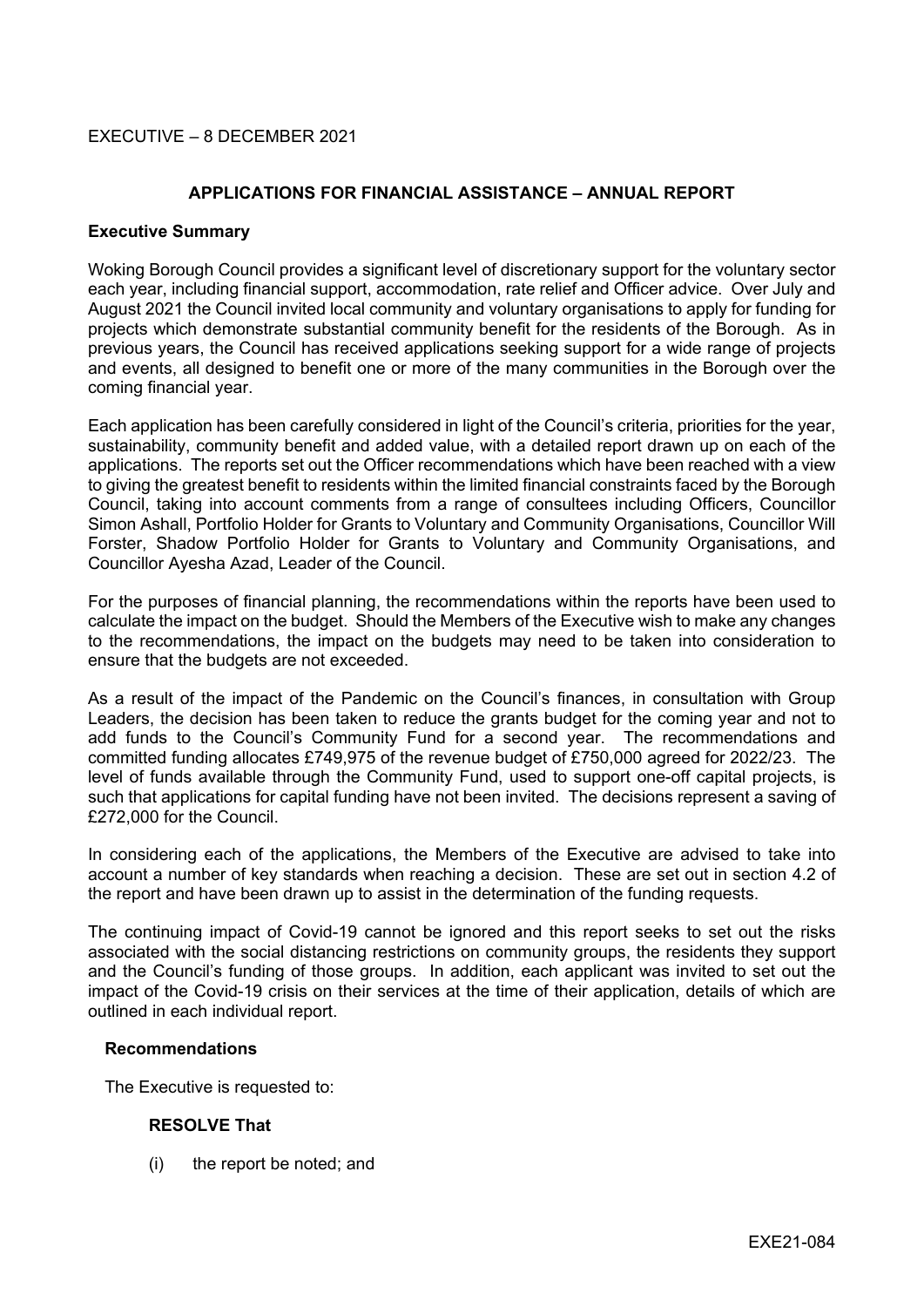(ii) any unused funds remaining in the budget from the 2022/23 financial year be transferred to the Community Fund.

# **Reasons for Decision**

Reason: To determine financial support for voluntary and community organisations through the Council's Community Grants Scheme for the 2022/23 financial year.

The Executive has the authority to determine the recommendations set out above.

| <b>Background Papers:</b>                         | None.                                                                                        |
|---------------------------------------------------|----------------------------------------------------------------------------------------------|
| <b>Reporting Person:</b>                          | Julie Fisher, Chief Executive<br>Email: Julie.fisher@woking.gov.uk, Extn: 3333               |
| <b>Contact Person:</b>                            | Frank Jeffrey, Democratic Services Manager<br>Email: frank.jeffrey@woking.gov.uk, Extn: 3012 |
|                                                   | Doug Davern, Democratic Services Officer<br>Email: doug.davern@woking.gov.uk, Extn: 3018     |
| <b>Portfolio Holder:</b>                          | Cllr Simon Ashall<br>Email: Clirsimon.ashall@woking.gov.uk                                   |
| <b>Shadow Portfolio Holder: Cllr Will Forster</b> | Email: cllrwill.forster@woking.gov.uk                                                        |
| Date Published:                                   | 30 November 2021                                                                             |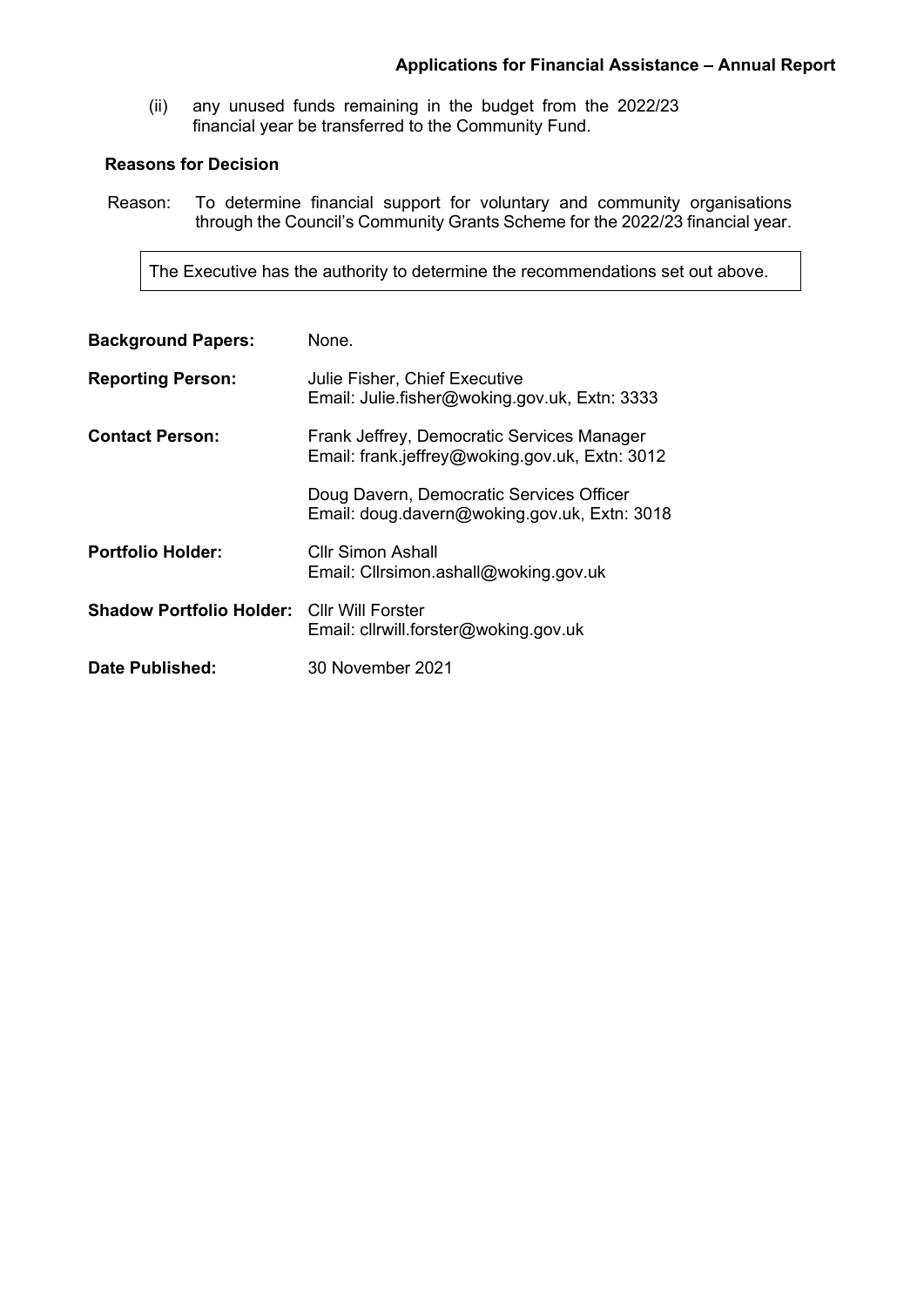## **1.0 Introduction**

- 1.1 The Community Grants scheme is an annual funding process through which the Council seeks to assist and support local voluntary and community projects serving the residents of the Borough. Groups can register their interest through a form available on the Council's website and the scheme is opened in July for applications, together with their supporting documents to be submitted by early September.
- 1.2 47 applications have been received seeking financial assistance in the 2022/23 financial year. A schedule summarising the applications received, the amounts requested and the amounts recommended, is attached at Appendix 3 to this report.
- 1.3 A copy of the Council's guidelines in respect of applications for financial assistance is attached at Appendix 1. In 2009 the Council adopted a definition of a Community Organisation to assist those considering submitting an application to the Council – a copy of the definition is set out in Appendix 2. All information relating to the Community Grants Scheme is available on the Council's website.
- 1.4 The Council has also adopted a Policy Statement for the support it provides to the voluntary sector. The Policy states that the Council will target its support at those organisations that contribute towards the achievement of its general priorities and objectives and, more specifically, those set out in the Community Strategy. These are:
	- o A strong **Community Spirit** with a clear sense of belonging and responsibility.
	- o A clean, healthy and safe **Environment**.
	- o A **Transport** system that is linked and accessible, recognising Woking's potential as a transport hub.
	- o Access to decent **Housing** which is affordable for local people and key workers.
	- o A community which values personal **Health and Well-Being.**
	- o Provide opportunities and encourage people to participate in **Learning** throughout their lives so they progress and reach their potential.
- 1.5 It should be noted that a number of the applications satisfy more than one of the themes.
- 1.6 A copy of the Policy Statement is attached for information at Appendix 4, which will be updated shortly to reflect alignment with the Council's Health and Wellbeing Strategy and Corporate Plan.

#### Executive Reports

- 1.7 A report on each application has been prepared and these are set out elsewhere on the agenda. Each report outlines the aims and objectives of the applicant, the purpose of the application, how much is requested, the costs of the project, the applicant's financial position, previous support by the Council and a recommendation as to the amount to be awarded.
- 1.8 The recommendations in the reports have been drawn up taking into account the comments of consultees, including the Council's representatives on outside bodies. Informal discussions have been held with the Leader of the Council, the Portfolio Holder and the Shadow Portfolio Holder, and their comments have been taken into consideration.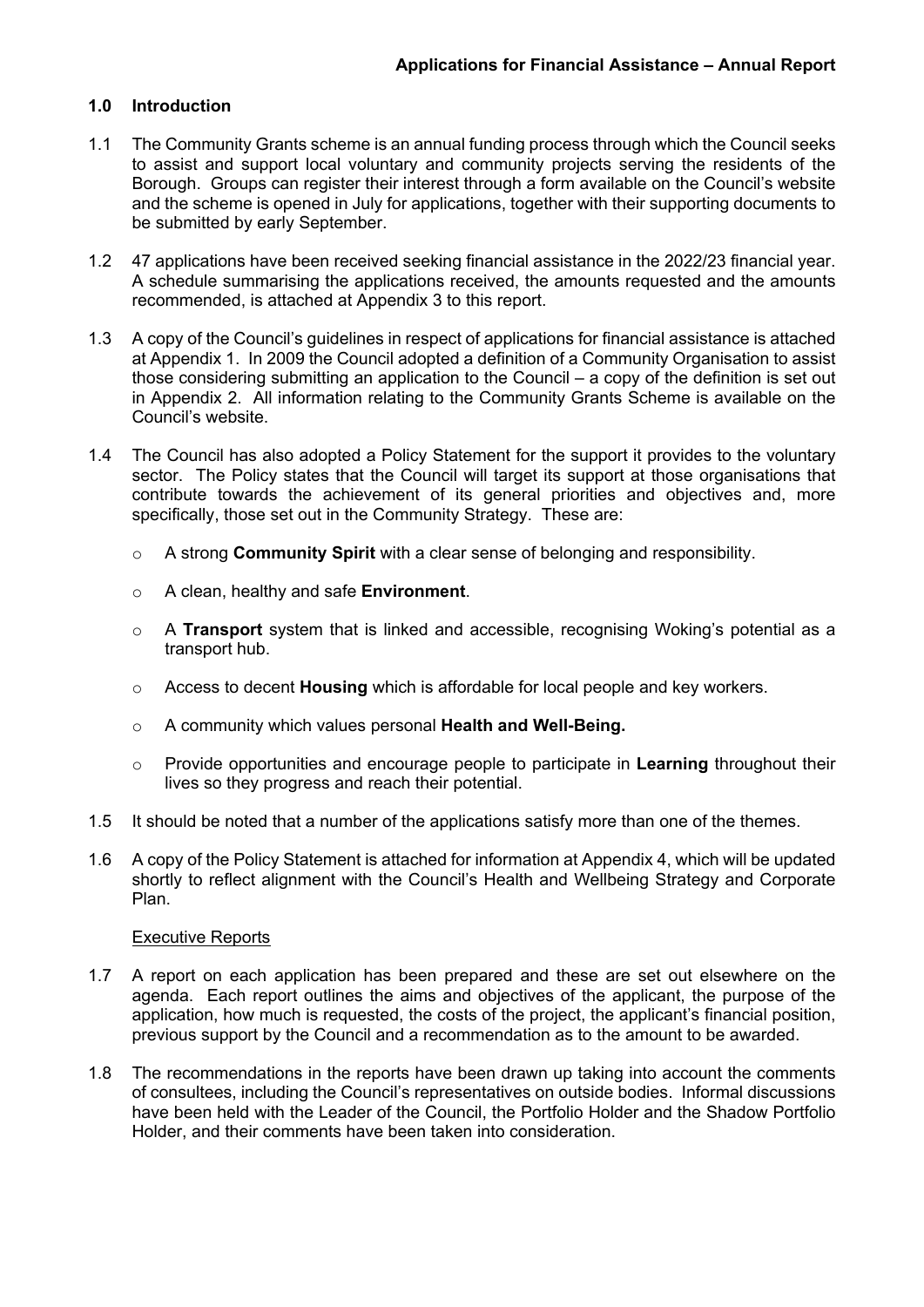1.9 For purposes of financial planning, should the Executive propose a change to a recommendation in any of the reports, consideration may need to be given to the impact on the overall budget.

## **Monitoring**

1.10 All successful applicants are required to accept the grant and, more importantly, the conditions of the grant before any funding will be released. Key to the grants scheme is regular monitoring information to be provided by the applicants. The applicants are advised of the information to be provided at the time of the award notification and are sent reminders to submit the information. In the event of a Group proving itself poor at providing the monitoring information, Officers withhold the release of their payments pending receipt of the information.

# **2.0 COVID-19 Pandemic**

- 2.1 The continuing impact of Covid-19 on the Borough's residents, community organisations, businesses and the Council cannot be underestimated, and should be taken into consideration as part of the Council's discretionary funding arrangements for the voluntary and community sector. Each applicant was again invited to give an indication of the impact of the social distancing restrictions on their services and communities supported, and it is clear that all have seen significant changes in the way they operate, seeking to support the people most in need through new approaches designed in light of the social distancing restrictions. Details of the impact of Covid-19 on local organisations have been included in the respective reports on the applications, though it should be noted that these statements were submitted as part of the application forms in August 2021.
- 2.2 In considering the applications received, it should be borne in mind that the Council's community grants scheme is not there to make up any losses incurred by the Groups as a result of Covid-19. The Council does not have sufficient resources to do so. The recommendations before the Executive seek to support projects to be undertaken in the coming financial year (2022/23) and will not be used to build up the reserves of individual groups.
- 2.3 The impact on the Council's finances continues to be of concern and the budgets for the coming year have had to be reduced. The Council's Community Fund, historically used to support capital (one-off) projects, has not been credited with an additional £100,000 for a second year and the current balance is such that the Council has not invited applications for capital funding for the coming year. In addition, a reduction has been agreed in the level of support available through the main grants budget to assist the Council in meeting its savings targets. The budget available for the coming year is £750,000 and the Council will need to seriously consider the budget levels in subsequent years and the implications that would arise for the local community and the Council's support services.

# **3.0 The Budgets**

## Introduction

- 3.1 The Council supports the voluntary and community sector through several discretionary budgets each year. The Community Grants Scheme makes use of the core revenue budget and in previous years the Council has employed its Community Fund to support capital, oneoff projects.
- 3.2 The revenue budgets are set in February each year as part of the Council's annual budget setting process. As a consequence of the Executive's previous decision to move the Community Grants Scheme forward by three months, the budgets are currently in draft. This year, the Council has had to make the difficult decision of reducing its contribution to the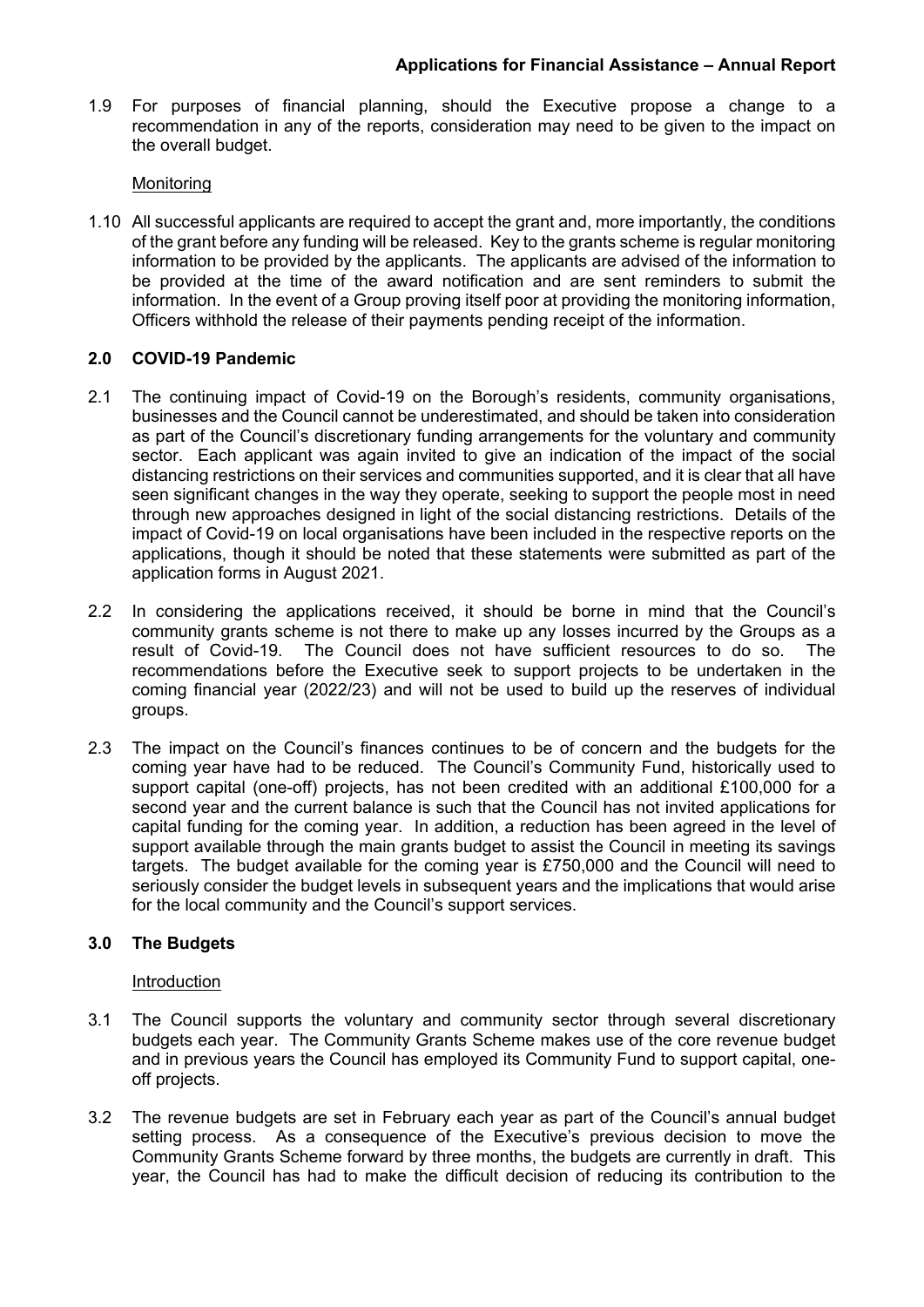voluntary sector as part of its overall savings strategy to address the losses and costs incurred by the Council as a result of the Covid-19 pandemic.

3.3 As in previous years, it is proposed that any remaining balance in the Community Grants Budget, following the decisions of the Executive, will be transferred to the Council's earmarked reserves.

#### Revenue Awards

- 3.4 The Grants Revenue Budget for 2022/23 has been agreed at £750,000. The sum represents a reduction of £172,000 on the 2021/22, necessitated by the need for the Council to achieve significant savings.
- 3.5 The recommendations before the Executive represent a total of £749,975 in revenue funding. The remaining balance stands at £25.

#### One-off and Capital Awards

- 3.6 In addition to the revenue budget, the Council has historically maintained a Community Fund for one-off or capital projects such as building works or the purchase of equipment or vehicles. Prior to the Pandemic, the Council would increase the budget by £100,000 annually to ensure funding was available. In view of the continuing impact of Covid-19 on the Council's finances, the decision has been taken not to increase the budget by £100,000 for a second year.
- 3.7 The current available balance has dropped to £13,841 and accordingly applications for capital projects have not been invited this year.

#### Community Small Grants

3.8 The sum of £14,420 has been identified for the Community Small Grants Scheme, through which local individuals or groups can apply for small sums of money for projects under the headings of Sports, Arts, Youth, and Living Well in Woking. The funding is awarded throughout the financial year.

## Arts, Sports and Youth Small Grants (£14,420)

- 3.9 The small grants scheme available to those residing or located within the Borough. Funding is awarded to individuals or clubs that would like to:
	- (i) enhance or improve equipment and/or facilities for individual or group performances;
	- (ii) develop and expand the range of activities;
	- (iii) increase participation and the number of members;
	- (iv) provide specified specialist coaching or training for individuals or groups to achieve i, ii or iii above; and
	- (v) fund innovations or new events requiring initial support.
- 3.10 The Sports Grants of this scheme are administered by Woking Sports Council whilst applications for a youth grant are reviewed on a quarterly basis by Woking Youth Council.
- 3.11 There is a maximum award of £500 for exceptional projects with an average award of £275. Applications must include evidence that the applicant is contributing a minimum level of 50% to the cost of the scheme from either personal or other sources. There is a limit of one application per individual or group in any Council year. A minimum 40% proportion of grant funds is available for individual applications.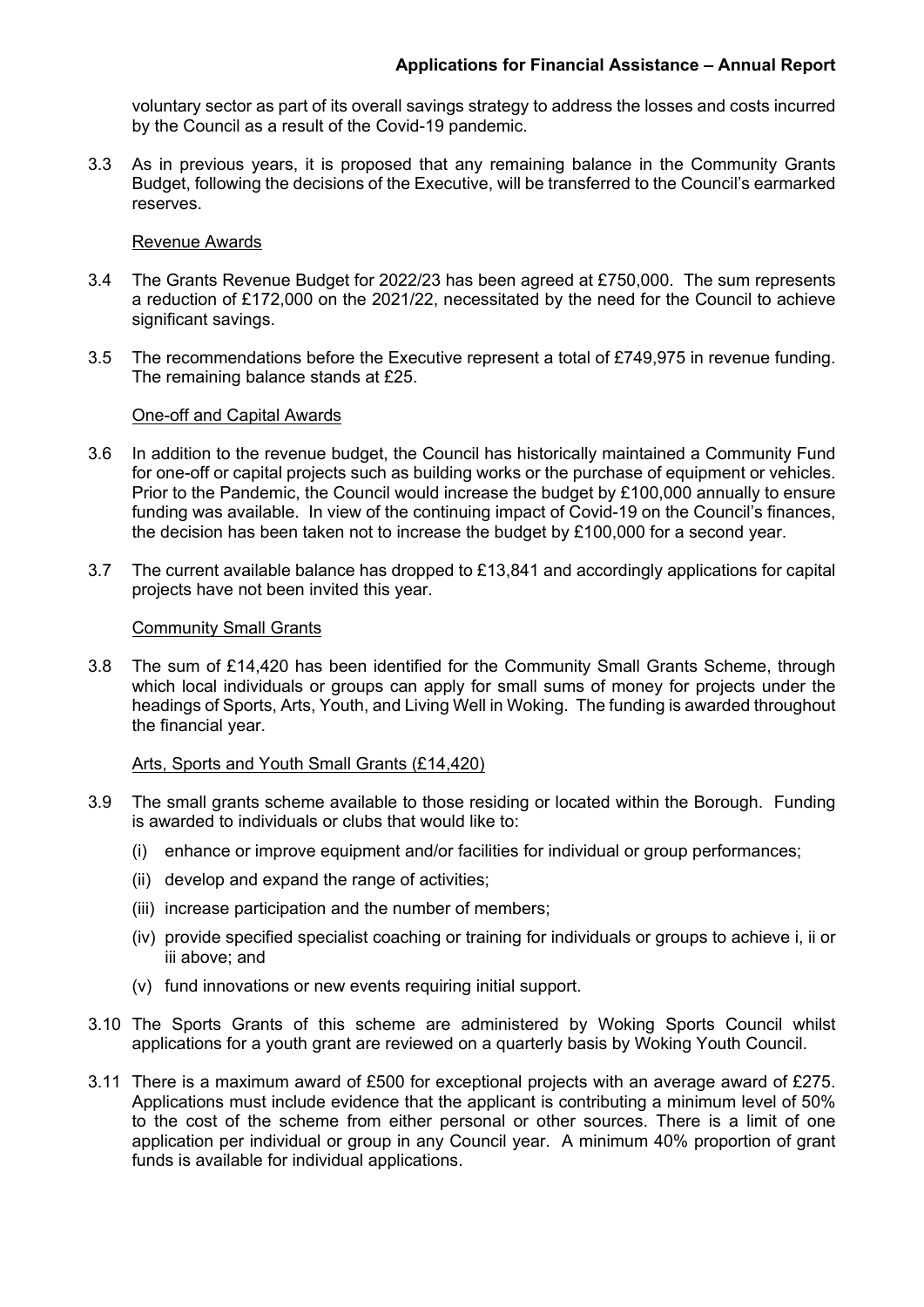# **4.0 Community Grants Scheme Underspend during 2020/21 Financial Year**

- 4.1 During 2019, the Community Grants Scheme received the benefit of a Review undertaken by Internal Audit to consider the overall annual process and recommend any improvements which could benefit the Council going forward. The Council received satisfactory assurance with a total of four medium or low priority recommendations highlighted, which were implemented shortly afterwards. In line with all Internal Audit reports, the final report was made available to the Standards and Audit Committee.
- 4.2 One of the recommendations was to report any underspend against the agreed revenue and capital budgets during the most recent financial year, as part of the annual covering report. Underspend would generally occur if a Group chose not to claim all of the grant awarded, for example if its activity during the year was less than what had been originally intended at the time of application.
- 4.3 For the financial year ended April 2021, the Executive agreed a total revenue grant spend of £922,176 and at the end of the year there was an underspend of £9,210. The Executive also approved capital and one-off grants totalling £147,312, leading to an underspend of £31,853. The total revenue and capital support to voluntary organisations through the Community Grants Scheme during the 2020/21 financial year therefore equated to £1,069,488.

# **5.0 The Applications**

5.1 Individual reports have been prepared for all the applications received in consultation with relevant Officers within the Council, including the Senior Equalities Officer. Informal discussions have been held with the Leader of the Council and both the Portfolio Holder and the Shadow Portfolio Holder for Grants to Voluntary and Community Organisations on each of the recommendations.

## Considerations in Determining the Applications

- 5.2 In considering the applications before them, the Members of the Executive are advised to take the following into account when reaching a decision:
	- $\circ$  Does the application contribute towards the themes of Woking's Community Strategy?
	- $\circ$  Does the application deliver any specific action(s) in strategies/plans that the Council has signed up to?
	- o Is there evidence that the application meets the needs of the local community?
	- o Has the applicant met all the criteria for applying and supplied all the necessary information?
	- o Has the application demonstrated evidence of financial need?
	- o Are there any risks associated with the application?
	- $\circ$  Are there any other Organisations providing the same service within the Borough?
	- o Has the applicant provided details of monitoring undertaken?
	- o Is there evidence that the applicant has actively explored other sources of funding/ fundraising?
	- $\circ$  Has the applicant provided sufficient evidence of demand to support the proposal?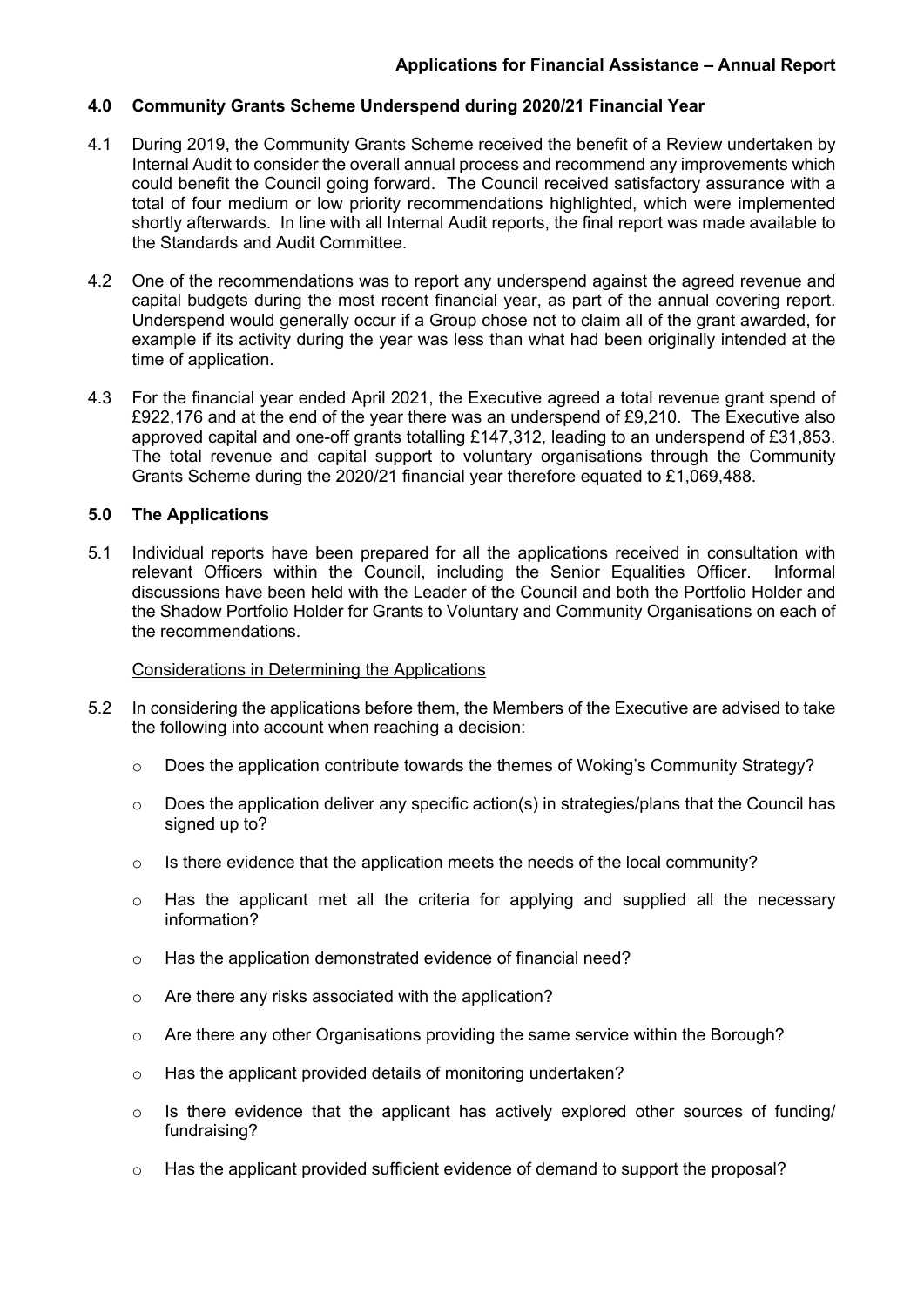- o Will there be the need for ongoing support in future years?
- o Do the proposals appear to offer good value for money?
- o Are the proposed conditions attached to recommendations adequate?
- 5.3 Officers have set out in each report a series of key elements relating to both the applicant and the application. These include whether the applicant is a registered charity, whether they have specific policies covering areas such as safeguarding, whether they have pursued other sources of funding and whether historically the Group has provided regular monitoring information. This summary has been drawn up to assist Members in their consideration of the applications.

#### Service Budget Supported Projects

5.4 As part of the Council's review of spending, three local community organisations were identified which have received annual funding in recent years outside of the Grants process. The Groups concerned are Cardinals in the Community, The Prison Fellowship and the Woking Asian Business Forum. The three Groups were this year invited to apply for their funding for the coming year to provide the Executive with an opportunity to review the levels awarded. Each Group subsequently submitted an application and the relevant reports appear elsewhere on this agenda. The recommendations before the Executive allocates £15,000 from Service Budgets.

#### **6.0 Committed Funding for 2022/23**

6.1 Included within the funding schedule for 2022/23 are items of annual expenditure which have been agreed previously. These are summarised below.

#### LinkAble

- 6.2 LinkAble supports children and adults with learning disabilities in the Boroughs of Woking and Surrey Heath. It is the only Charity in the local area that provides support to people of all ages with learning disabilities, offering a range of activities and supporting access with trained staff. The Group has a fully accessible Centre in Woking and works in the local community to offer familiarity and routine to the children, young people and adults. The services also offer respite for exhausted parents and carers.
- 6.3 At its meeting held on 10 December 2020, the Executive received an application for financial assistance from LinkAble for a grant of £34,200 for each of the next three years to cover the salary of the Head of Services role, enabling the Group to focus on enhancing its service provision in the Borough. After the three year period expires, the Charity aims to raise the funds required by proactively applying for grants from charitable trusts and foundations, whilst encouraging individuals, businesses, and community groups to undertake fundraising.
- 6.4 Given the excellent work undertaken by the Charity and the consultee comments which were supportive, the Executive agreed that the application be approved with a grant of £34,200 for each of the years 2021/22, 2022/23 and 2023/24, with no commitment to any funding beyond that time. The funding was set aside in the Council's Community Fund.

#### Elderly People's Lunch Clubs

6.5 Each year, Elderly People's Lunch Clubs are invited to apply for financial assistance to help with their running costs. The level of grant is based on the number of members of the Club over the age of sixty, with awards of £2.00 for the first 50 members, £1.00 for the second 50 and £0.50 above 100. Applicants are required to give details of the services provided, accounts and a safeguarding policy.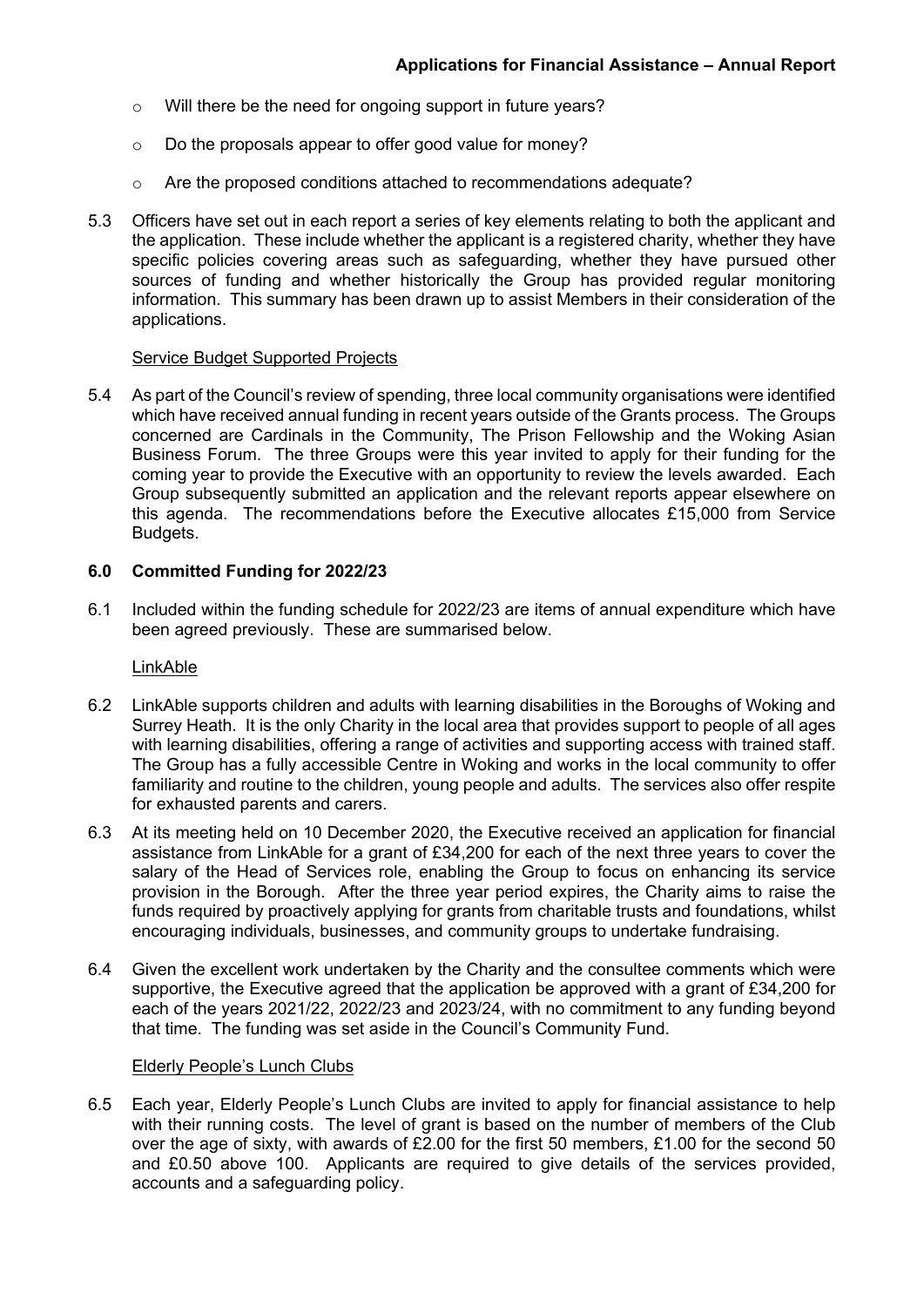- 6.6 The awards are dealt with under authority delegated to the Chief Executive. Three (three in 2021/22) applications have been received for assistance in 2022/23 and a total of £293 (£351 in 2021/22) has been set aside under delegated authority. The Groups to benefit are:
	- o Anandmilan Vadil Parivar Elderly Club
	- o Mascot Friendship Cafe
	- o Pyrford Retired Men's Lunch Club
- 6.7 A copy of the full report is available on request through Democratic Services.

### High Sheriff's Award

- 6.8 The High Sheriff's Award is a scheme which encourages schools, youth clubs, and all other youth related organisations to set up projects that tackle crime prevention and community safety issues. The scheme is an Award of Excellence that any group of young people can work towards achieving, with practical help and on-going support available. Contributions towards the scheme are provided by the County's Borough and District Authorities. Young people – normally between the ages of 9 and 18 – can apply for grants from £50 up to £1,000 to fund their projects. Full details can be found on the High Sheriff's website (www.surreyhighsheriff.org/awards).
- 6.9 The Council has supported the scheme since 2002. The level of contribution increased in 2020 by £500 and the contribution requested for the coming year stands at £2,500 (£2,500 in 2021/22). It is recommended, however that the Council's contribution is reduced for the coming year to £2,250, recognising the impact of the Pandemic on the Council's finances.

### **7.0 Other Forms of Support**

7.1 The Council's support for the Voluntary Sector goes far beyond direct funding and includes elements such as rent free accommodation, discretionary rate relief, storage facilities for vehicles and direct Officer support. Although not always apparent, these types of support by the Council are extensive and invaluable for a wide range of local groups. With the inclusion of the value of the car park spaces provided, the estimated value of the other forms of support provided by the Council is £936,880 for the year.

#### Car Parking

7.2 The value of the free parking provided by the Council to the voluntary sector is estimated to be £122,460.

## Community Lettings

7.3 A number of Groups receive reduced levels of rent for Council owned premises under its Community Lettings Policy. These include Citizens Advice Bureau, Relate West Surrey, the Maybury Centre, shopMobility and Woking Community Transport. The level of the rent is calculated on the Group's ability to cover the costs and is reviewed every five years. The estimated value for the annual support is £250,000.

#### Discretionary Rate Relief

7.4 Groups can apply for discretionary rate relief for the premises they occupy. Charitable Groups are eligible for 80% statutory rate relief and can apply to the Council for relief on the remaining 20%, which the Council has the discretion to determine. The provision of Discretionary Rate Relief is a very cost effective way of providing support to these organisations due to a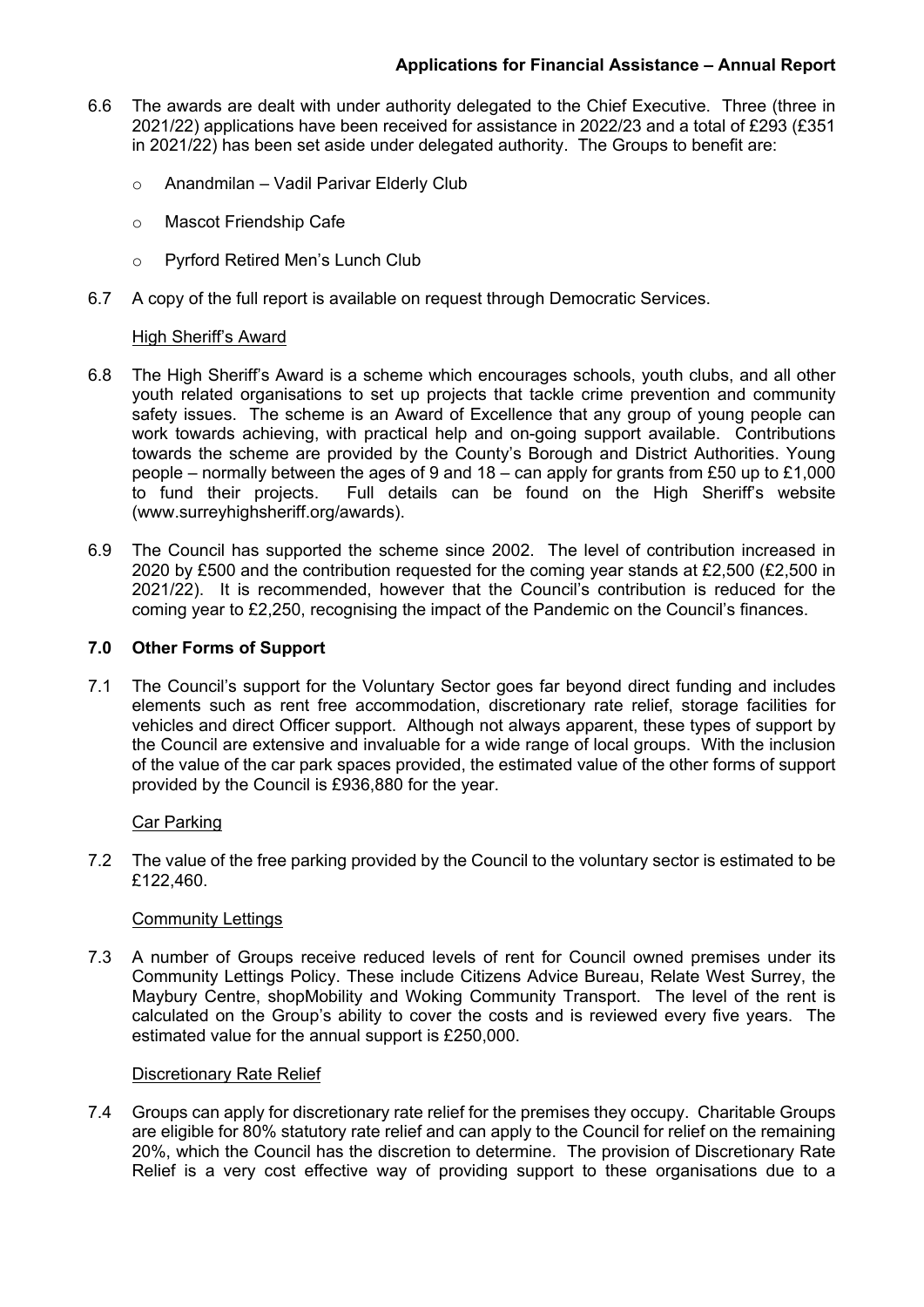proportion of the cost being funded by central Government through the pooling arrangement for business rates. The estimated value is £550,000.

### Officer and Member Support

7.5 A number of Groups receive direct Officer support and advice. In addition to this, the Council appoints Member representatives to several of the Organisations, including Woking shopMobility, the Maybury Centre and Woking Community Transport.

#### Service Charges

7.6 A number of Groups occupying Council-owned properties are liable for service charges for their accommodation. Service charges cover accommodation costs incurred by the Groups such as heating, lighting and services such as water. Where the Council covers the full cost of the service charges, the costs are paid by internal transfer.

### Volunteering

- 7.7 Volunteer Woking aims to deliver a healthy local voluntary sector for people living in Woking, to actively increase and improve the quantity, quality, and diversity of volunteering locally.
- 7.8 The Council supports the sector through:
	- o Brokerage: Matching both individuals and groups interested in volunteering with appropriate opportunities in the local community. Volunteer Woking holds information on a comprehensive range of opportunities and offer potential volunteers support and advice matching the volunteer with appropriate volunteering opportunities.
	- $\circ$  Community Development: Strengthening the voluntary sector's capacity to help its clients through promoting best practice, funding advice and training;
	- $\circ$  Voices: Speaking up for the voluntary sector on issues crucial to its future, and increasing the sector's access to, and influence upon, decision makers;
	- o Support: Officers provide help and advice on Governance, provide a Payroll service and DBS checking facility for all charities and non – profit organisation in the Woking Borough.
- 7.9 Through the Pandemic, Volunteer Woking helped by keeping charities updated with guidance coming out from government, funding, the offer of PPE equipment and ensuring that volunteers can be sourced to help out if a charity requests assistance. A regular newsletter is sent out updating charities on funding and information on their sector. Since the Pandemic volunteering has continued to increase with new opportunities for volunteers to volunteer from home.
- 7.10 Volunteer Woking is helping with the ongoing need for vaccination volunteers.
- 7.11 Volunteer Woking has been helping charities with funding and has close links with Community Foundation for Surrey and The National Lottery. Charities have also been able to run their fundraising events again due to restrictions being lifted.
- 7.12 Volunteer Woking is expanding its network of Woking Businesses and has organised 9 business volunteering days with local charities and schools since July 2021 (since the pandemic restrictions were lifted). This is a great way of connecting businesses with the community.
- 7.13 Volunteer Woking organised the Working Together for Woking event which took place in November 2021. Over 50 charities and community organisations attended to showcase the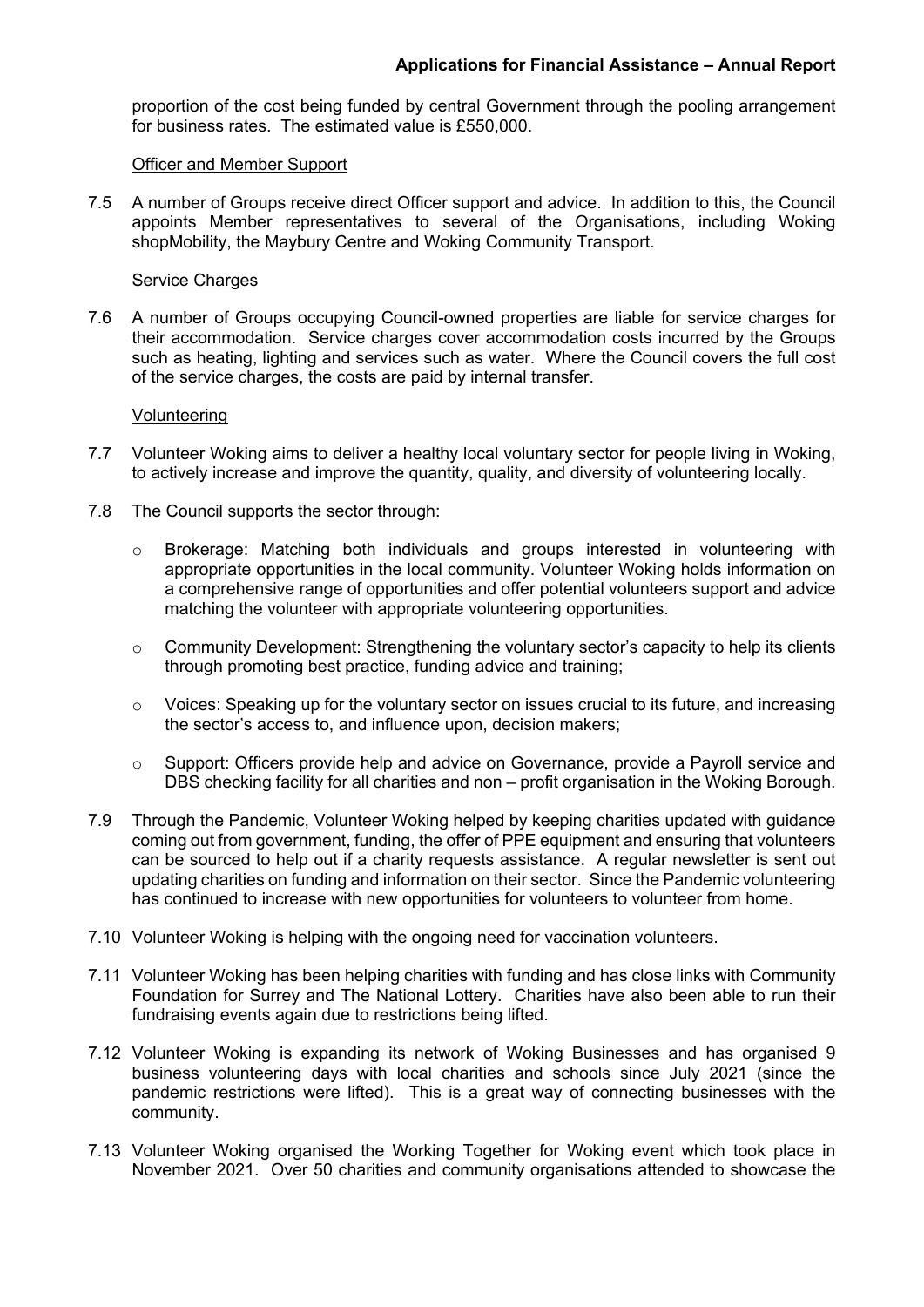work they do for Woking. The event had such positive feedback and allowed for all these organisations to make important connections within the Borough.

### **8.0 Broad Policies**

8.1 Broad policies have been developed over recent years for the determination of applications, as follows:

### Revenue Funding

8.2 Whenever a grant is made towards revenue funding the applicants are informed of the basis on which future funding will be awarded. No allowance for inflation has been included and the level of recommended revenue funding will only be increased where special circumstances warrant an increase.

Rent

- 8.3 The Council charges rent to voluntary and community groups using Council owned premises. Where an application is for the rent of Council owned premises it is indicated in individual reports. Payment of any grant for this purpose will be by internal transfer to the appropriate budget.
- 8.4 The Council also operates a Community Lettings Scheme through which Community Groups occupying Council owned premises can apply for a reduced or peppercorn rent. Community Lettings are awarded under delegated authority and are reviewed every five years.
- 8.5 Examples of Groups in receipt of Community Lettings include Woking shopMobility, Surrey Welfare Rights, and Citizens Advice Woking.

#### One-off and Capital Grants

- 8.6 In past years, applications for one-off or capital grants have been considered on their merits and the recommendations have been made accordingly. The Grants criteria state that grants for capital projects such as building works or the purchase of equipment will be awarded up to 50% of the total cost unless special circumstances apply.
- 8.7 The funding is awarded from the Council's Community Fund. In the case of significant building projects, an element of the grant, normally 10%, may be withheld subject to an inspection by Officers.
- 8.8 This year, however, the budget for capital projects is such that applications were not invited for 2022/23.

## **9.0 Conditional Support and Informatives**

9.1 Each report which carries a recommendation to support a project, whether for revenue or capital funding, will set out a series of conditions and informatives on which the support is dependent. The majority of these conditions are common to most if not all Council funded voluntary sector groups. A brief summary of the standard conditions is set out below. In some cases, additional conditions may be added for specific elements, such as the adoption of appropriate policies or the sharing of resources.

### Accounts.

9.2 The Organisation must submit accounts for the year in which the grant is awarded, including an income and expenditure account and balance sheet.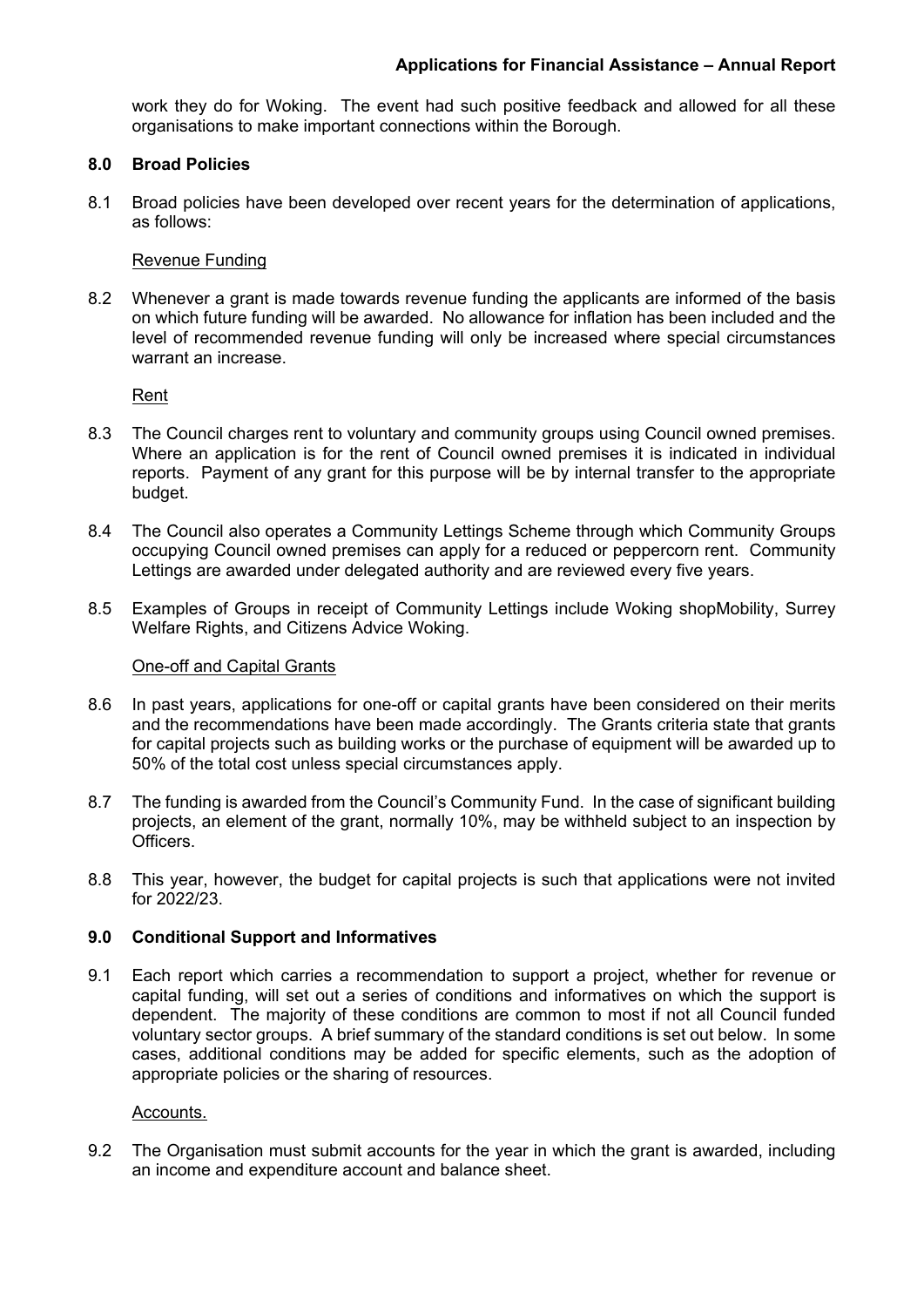## Monitoring Information.

9.3 Organisations must submit monitoring information as a measure of their achievements. Failure to provide details will jeopardise the award.

Publicity.

9.4 Where possible, the Organisations are required to publicise the support received from Woking Borough Council, including on websites and literature / leaflets produced.

Payments.

9.5 Unless exceptional circumstances exist, all invoices must be received quarterly with monitoring information for the previous quarter.

Payment Period.

9.6 Final quarter claims must be made by the second week in April. Unclaimed awards will not be available at a later date unless exceptional circumstances can be demonstrated before the end of the award year.

#### Invoices / Receipts.

9.7 In order to claim an element of the funding, Organisations must submit paid invoices or receipts relating to equipment purchased or services provided.

#### Inspection.

9.8 Ten percent of the funding for large capital projects will be retained until a satisfactory inspection has been carried out by Council officers.

#### Future Budgets

9.9 The financial pressure on the Council's budgets is expected to continue in the coming years and accordingly it is proposed that successful applicants are again advised that the level of any future support may be reduced. Organisations awarded revenue funding for the coming year are to be advised that the support does not imply that a similar application in 2023/24 would be supported. Furthermore, the Council is unlikely to be in a position to award any sums above the 2022/23 levels.

#### Joint Working

9.10 Over the recent years, Groups have been encouraged to engage positively in joint working around health and well-being, both with agencies such as Woking Borough Council and with other voluntary organisations. To further this, a standard condition, as set out below, is added to the recommendations within the reports:

"Joint Working. Woking Borough Council expects the Organisation to engage positively on health and wellbeing multi-agency joint work affecting Woking. Groups which refuse may place their Council support at risk, e.g. grant, concessionary rent and other assistance."

9.11 It is recommended that the Council once again encourages joint working and that the condition is added to recommendations within the reports.

#### Homelessness Reduction Act 2017

9.12 Following the introduction of new legislation from April 2018, the Council expects the support of partner agencies in identifying people at risk of homelessness as early as possible to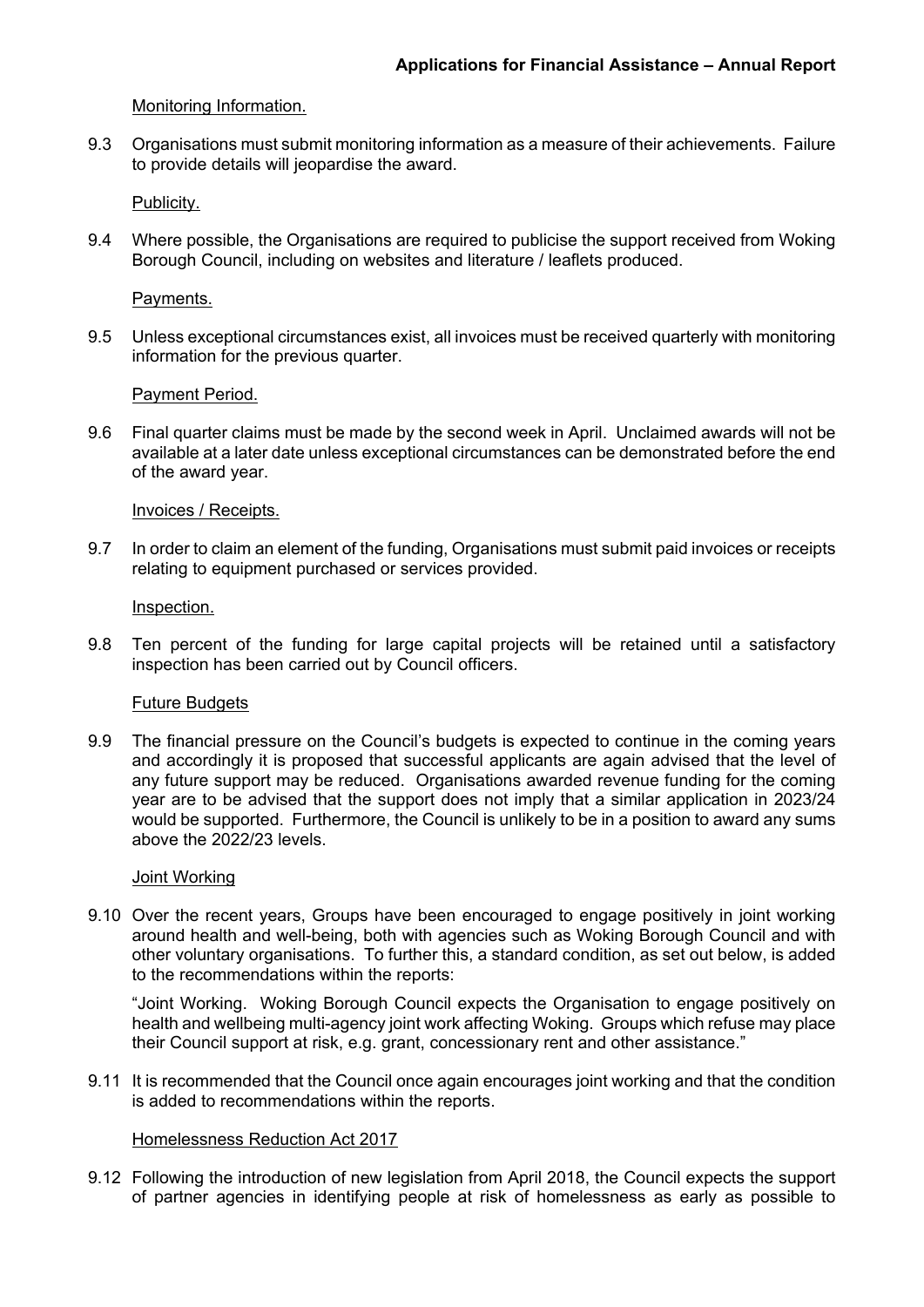# **Applications for Financial Assistance – Annual Report**

maximise the opportunities to prevent such. All Groups supported through the Council's Community Grants Scheme are asked to assist the Council in assisting those at risk of homelessness.

9.13 Partner agencies / organisations are expected to be engaged in joint working arrangements to assist in finding suitable housing and support solutions and, where appropriate, to undertake and respond to the new 'duty to refer'. Groups supported by the Council which do not support this new legislation and way of working positively may put their Council support at risk.

### Venue Hire

9.14 The following paragraph has been added as a condition of any funds awarded to Groups in respect of the hire of any rooms managed by the Applicant.

"Woking Borough Council has a duty to ensure that publicly-owned venues and resources do not provide a platform for extremists and are not used to disseminate extremist views. This duty extends to organisations that work with the local authority so this includes recipients of any grants from Woking Borough Council. If you hire out your venue/s you should ensure you have good processes in place for record keeping and checking if they are an appropriate group to be making the hire arrangements. The following are some of what should be considered:

- o Basic details should be recorded to include speakers address, mobile phone number & organisation details.
- $\circ$  Has the identity of the speaker been confirmed & is their organisation bona fide? Are they known to you?
- o Is the speaker from the area? Are they UK citizens or from overseas & will they travel specifically for this event?
- o Consider checks on the internet to confirm the status of speaker to include website, YouTube or social media sites.
- o How many people are likely to attend (check previous or similar events either locally or online)."

## **10.0 Implications**

## Covid-19

10.1 The Council continues to face significant financial restrictions as a result of the losses in income and increases in expenditure during the Pandemic. As a result, the Council will need to keep under review all elements of expenditure, in particular discretionary spending such as the Council's Community Grants scheme. This year, the decision has been taken to reduce the overall revenue budget to £750,000 as part of the Council's savings targets. In addition, no funding will be identified for capital, one-off projects for the coming year.

#### Financial and Risk

- 10.2 As a result of the Officer recommendations and committed funding, a total of £25 from the revenue budget remains unallocated. The position is such that consideration of the budget will need to be taken into account in the event of any recommendations being revised by the Executive.
- 10.3 A summary of the financial implications of the Officer recommendations before the Executive, together with the level of committed funding in the coming year, is set out below.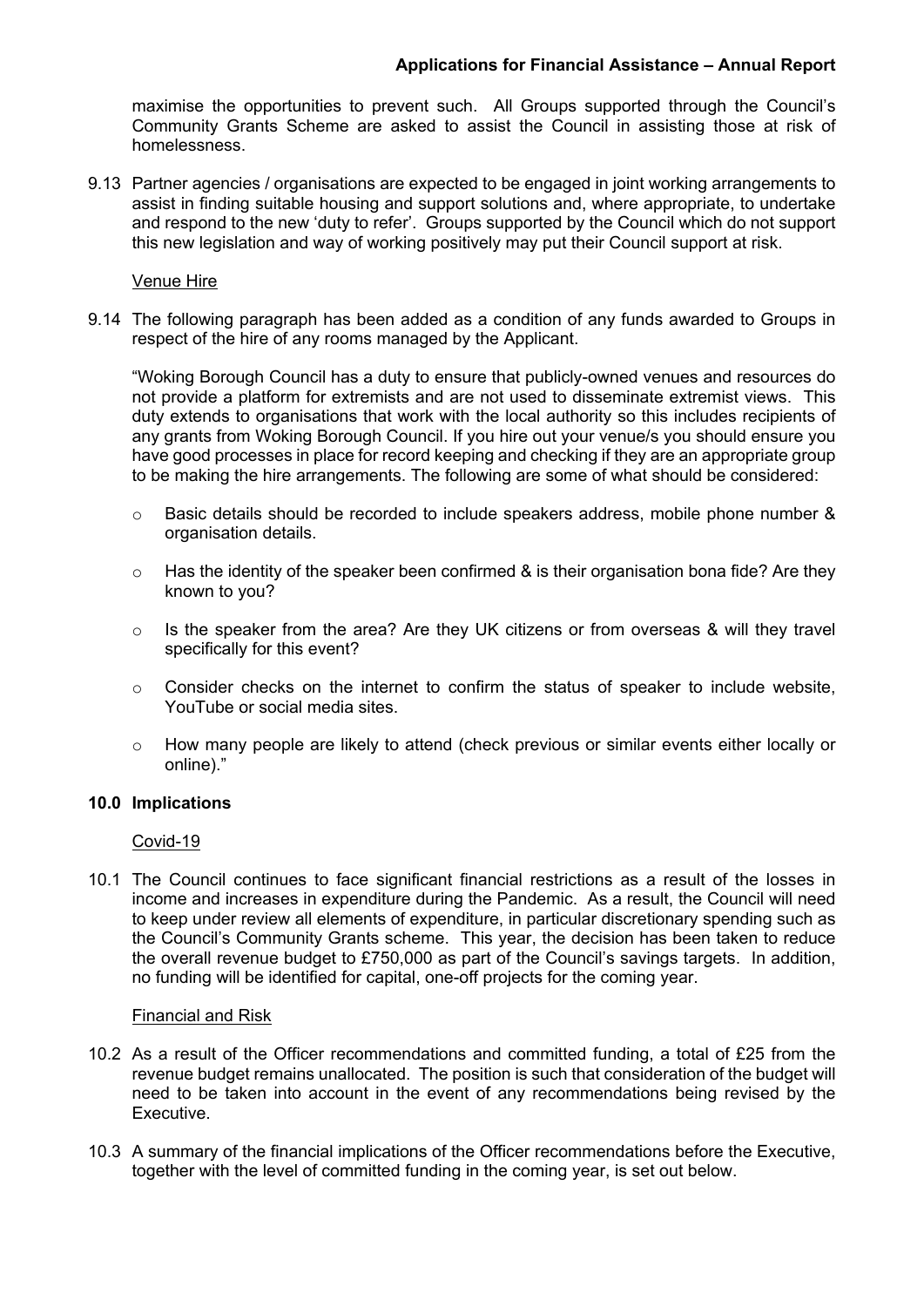| Discretionary Support for the Voluntary Sector 2022/23 |               |             |                                    |
|--------------------------------------------------------|---------------|-------------|------------------------------------|
|                                                        | <b>Budget</b> | Recommended | <b>Balance</b><br><b>Available</b> |
| <b>Grants Budget</b>                                   | £750,000      | £749,975    | £25                                |
| <b>Service Budgets</b>                                 |               | £15,000     |                                    |
| Support in-kind*:                                      |               |             |                                    |
| Car park passes<br>$\circ$                             |               | £122,460    |                                    |
| <b>Community Lettings</b><br>$\circ$                   |               | £250,000    |                                    |
| <b>Discretionary Rate Relief</b><br>$\circ$            |               | £550,000    |                                    |
| <b>Small Grants Scheme</b><br>$\circ$                  | £14,420       | £14,420     |                                    |
| <b>Totals</b>                                          |               | 1,701,855   | £25                                |

\*Awarded throughout the year.

- 10.4 On top of this sum, the Council provides further support through peppercorn rents, discretionary rate relief, car parking and direct assistance by Councillors and Officers valued at approximately £922,460, giving a total value of support of £1,701,855. A more detailed breakdown of the recommendations, and the budgets available, is set out in Appendix 3.
- 10.5 The Council's support of local community groups provides an added element to the services and facilities available in the Borough. In many cases, the services provided by such Groups would otherwise need to be provided directly by the Borough Council or other statutory authorities.
- 10.6 In Risk Management terms, reducing or withdrawing the Council's financial or in-kind support will have a direct impact on the services provided by the many Groups which benefit from the Council's support. The Council has sought to minimise the reduction in grant funding but the financial position of the Council is such that for 2022/23 the Grants budget has had to be reduced. Whilst Groups have previously been advised of the possibility of reductions in available funding, they will no doubt be disappointed.

## Equalities and Human Resource

- 10.7 There are no training and development implications directly arising from this report.
- 10.8 The Grants Scheme has been assessed against the Council's Equalities standards by the Council's Senior Equalities Officer in order to ensure that it does not discriminate against any individual or group and that, where possible, it promotes equality.
- 10.9 Each application is considered on its own merits and all applicants are required to submit their Equal Opportunities Policy as part of the grant application process. In the context of social inclusion, many of the groups supported by the Council make positive contributions to disadvantaged people.